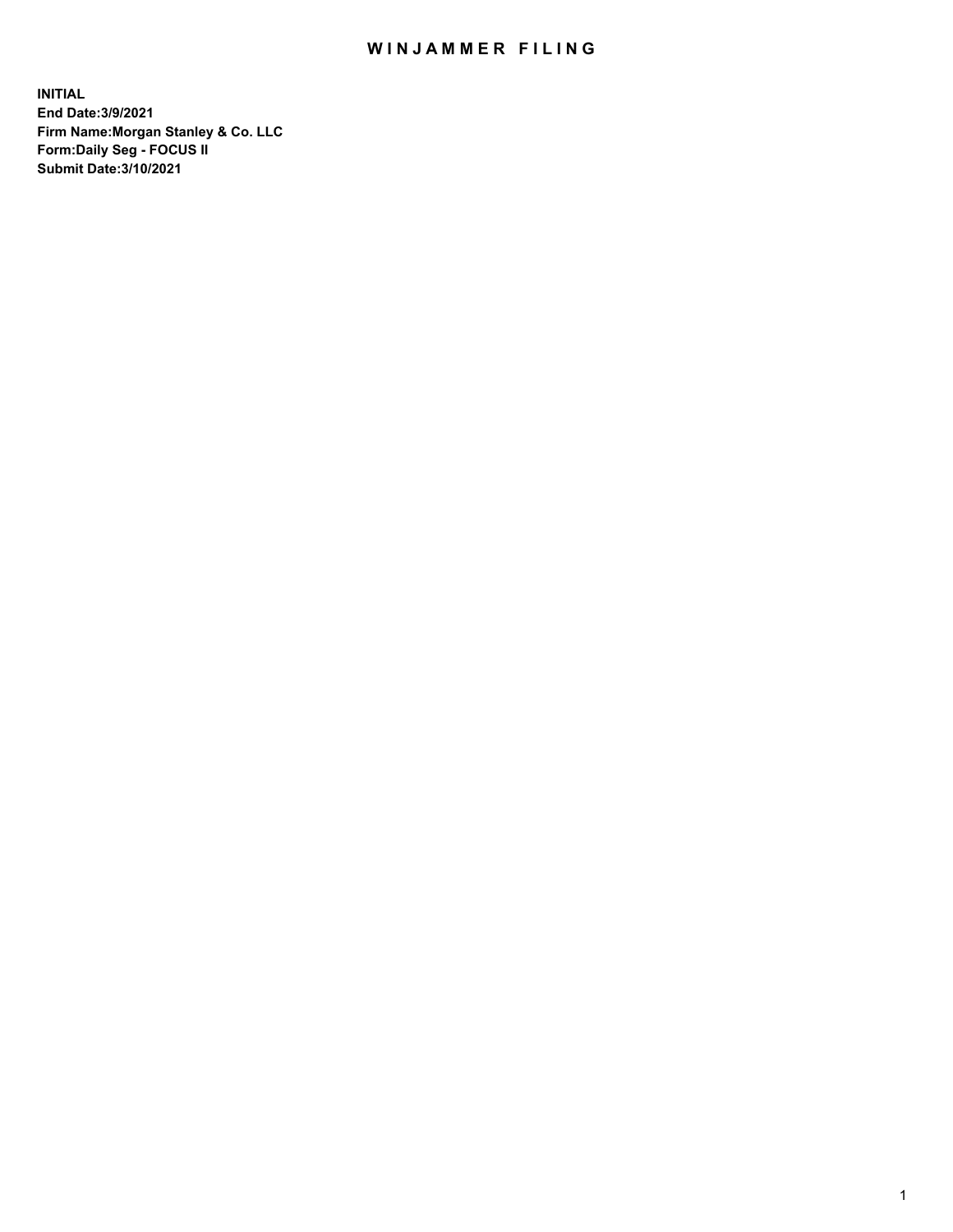**INITIAL End Date:3/9/2021 Firm Name:Morgan Stanley & Co. LLC Form:Daily Seg - FOCUS II Submit Date:3/10/2021 Daily Segregation - Cover Page**

| Name of Company                                                                                                                                                                                                                                                                                                                | Morgan Stanley & Co. LLC                               |
|--------------------------------------------------------------------------------------------------------------------------------------------------------------------------------------------------------------------------------------------------------------------------------------------------------------------------------|--------------------------------------------------------|
| <b>Contact Name</b>                                                                                                                                                                                                                                                                                                            | <b>Ikram Shah</b>                                      |
| <b>Contact Phone Number</b>                                                                                                                                                                                                                                                                                                    | 212-276-0963                                           |
| <b>Contact Email Address</b>                                                                                                                                                                                                                                                                                                   | Ikram.shah@morganstanley.com                           |
| FCM's Customer Segregated Funds Residual Interest Target (choose one):<br>a. Minimum dollar amount: : or<br>b. Minimum percentage of customer segregated funds required:% ; or<br>c. Dollar amount range between: and; or<br>d. Percentage range of customer segregated funds required between:% and%.                         | 235,000,000<br><u>0</u><br>0 <sup>0</sup><br><u>00</u> |
| FCM's Customer Secured Amount Funds Residual Interest Target (choose one):<br>a. Minimum dollar amount: ; or<br>b. Minimum percentage of customer secured funds required:%; or<br>c. Dollar amount range between: and; or<br>d. Percentage range of customer secured funds required between:% and%.                            | 140,000,000<br><u>0</u><br><u>00</u><br>0 <sub>0</sub> |
| FCM's Cleared Swaps Customer Collateral Residual Interest Target (choose one):<br>a. Minimum dollar amount: ; or<br>b. Minimum percentage of cleared swaps customer collateral required:% ; or<br>c. Dollar amount range between: and; or<br>d. Percentage range of cleared swaps customer collateral required between:% and%. | 92,000,000<br><u>0</u><br><u>00</u><br>0 <sub>0</sub>  |

Attach supporting documents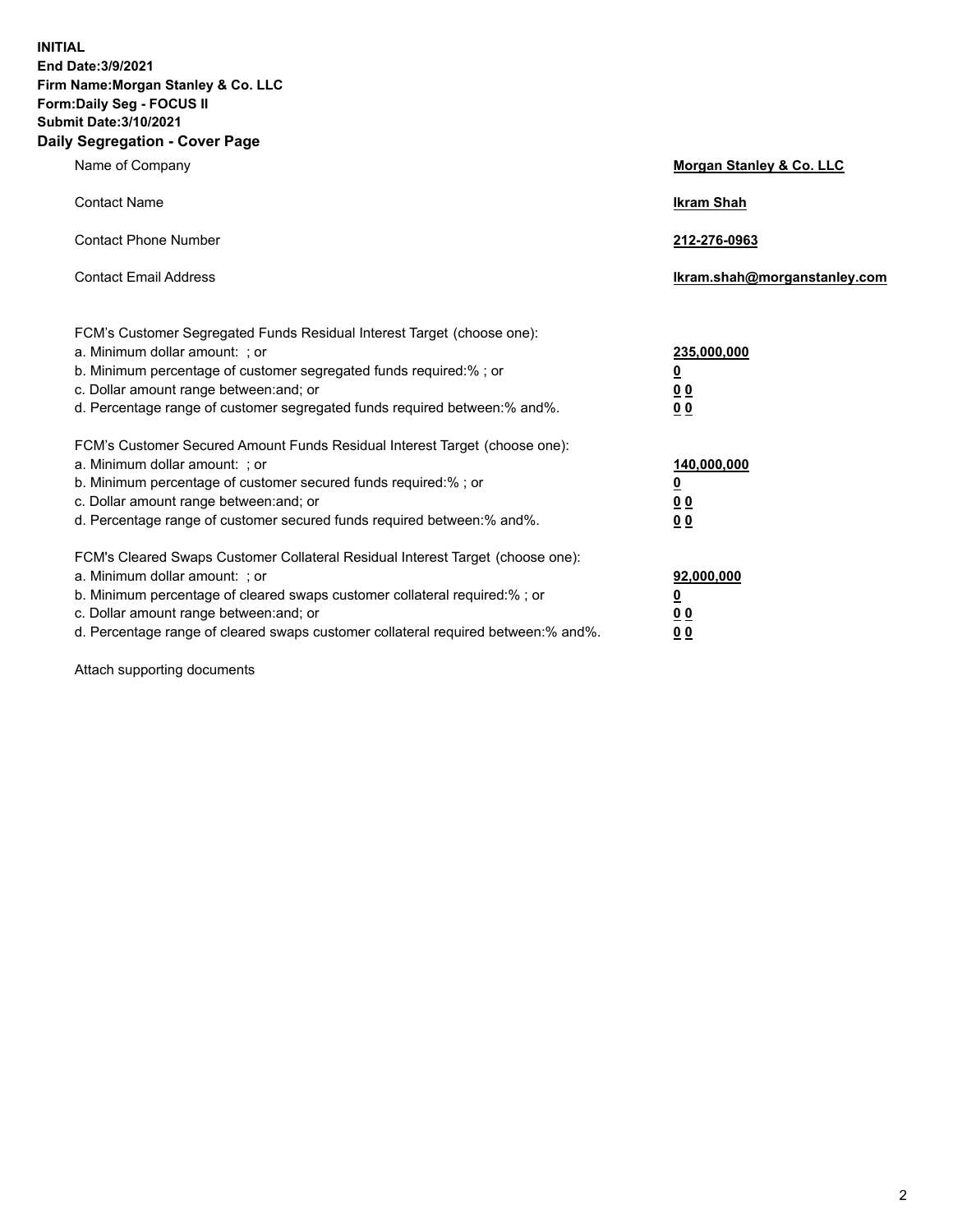## **INITIAL End Date:3/9/2021 Firm Name:Morgan Stanley & Co. LLC Form:Daily Seg - FOCUS II Submit Date:3/10/2021 Daily Segregation - Secured Amounts**

Foreign Futures and Foreign Options Secured Amounts Amount required to be set aside pursuant to law, rule or regulation of a foreign government or a rule of a self-regulatory organization authorized thereunder

- 1. Net ledger balance Foreign Futures and Foreign Option Trading All Customers A. Cash **4,596,202,756** [7315]
	- B. Securities (at market) **2,266,616,737** [7317]
- 2. Net unrealized profit (loss) in open futures contracts traded on a foreign board of trade **675,946,876** [7325]
- 3. Exchange traded options
	- a. Market value of open option contracts purchased on a foreign board of trade **18,920,123** [7335]
	- b. Market value of open contracts granted (sold) on a foreign board of trade **-17,091,703** [7337]
- 4. Net equity (deficit) (add lines 1. 2. and 3.) **7,540,594,789** [7345]
- 5. Account liquidating to a deficit and account with a debit balances gross amount **57,164,326** [7351] Less: amount offset by customer owned securities **-55,922,594** [7352] **1,241,732**
- 6. Amount required to be set aside as the secured amount Net Liquidating Equity Method (add lines 4 and 5)
- 7. Greater of amount required to be set aside pursuant to foreign jurisdiction (above) or line 6.

## FUNDS DEPOSITED IN SEPARATE REGULATION 30.7 ACCOUNTS

- 1. Cash in banks
	- A. Banks located in the United States **474,971,426** [7500]
	- B. Other banks qualified under Regulation 30.7 **875,381,109** [7520] **1,350,352,535**
- 2. Securities
	- A. In safekeeping with banks located in the United States **503,552,289** [7540]
	- B. In safekeeping with other banks qualified under Regulation 30.7 **22,316,222** [7560] **525,868,511**
- 3. Equities with registered futures commission merchants
	-
	- B. Securities **0** [7590]
	- C. Unrealized gain (loss) on open futures contracts **1,196,905** [7600]
	- D. Value of long option contracts **0** [7610]
	- E. Value of short option contracts **0** [7615] **24,019,718** [7620]
- 4. Amounts held by clearing organizations of foreign boards of trade
	- A. Cash **0** [7640]
	- B. Securities **0** [7650]
	- C. Amount due to (from) clearing organization daily variation **0** [7660]
	- D. Value of long option contracts **0** [7670]
	- E. Value of short option contracts **0** [7675] **0** [7680]
- 5. Amounts held by members of foreign boards of trade
	-
	-
	- C. Unrealized gain (loss) on open futures contracts **674,749,971** [7720]
	- D. Value of long option contracts **18,920,123** [7730]
	-
- 6. Amounts with other depositories designated by a foreign board of trade **0** [7760]
- 7. Segregated funds on hand **0** [7765]
- 8. Total funds in separate section 30.7 accounts **7,758,688,184** [7770]
- 9. Excess (deficiency) Set Aside for Secured Amount (subtract line 7 Secured Statement Page 1 from Line 8)
- 10. Management Target Amount for Excess funds in separate section 30.7 accounts **140,000,000** [7780]
- 11. Excess (deficiency) funds in separate 30.7 accounts over (under) Management Target **76,851,663** [7785]

**0** [7305]

[7354] **7,541,836,521** [7355]

**7,541,836,521** [7360]

[7530]

[7570]

A. Cash **22,822,813** [7580]

 A. Cash **3,441,120,803** [7700] B. Securities **1,740,748,226** [7710] E. Value of short option contracts **-17,091,703** [7735] **5,858,447,420** [7740] **216,851,663** [7380]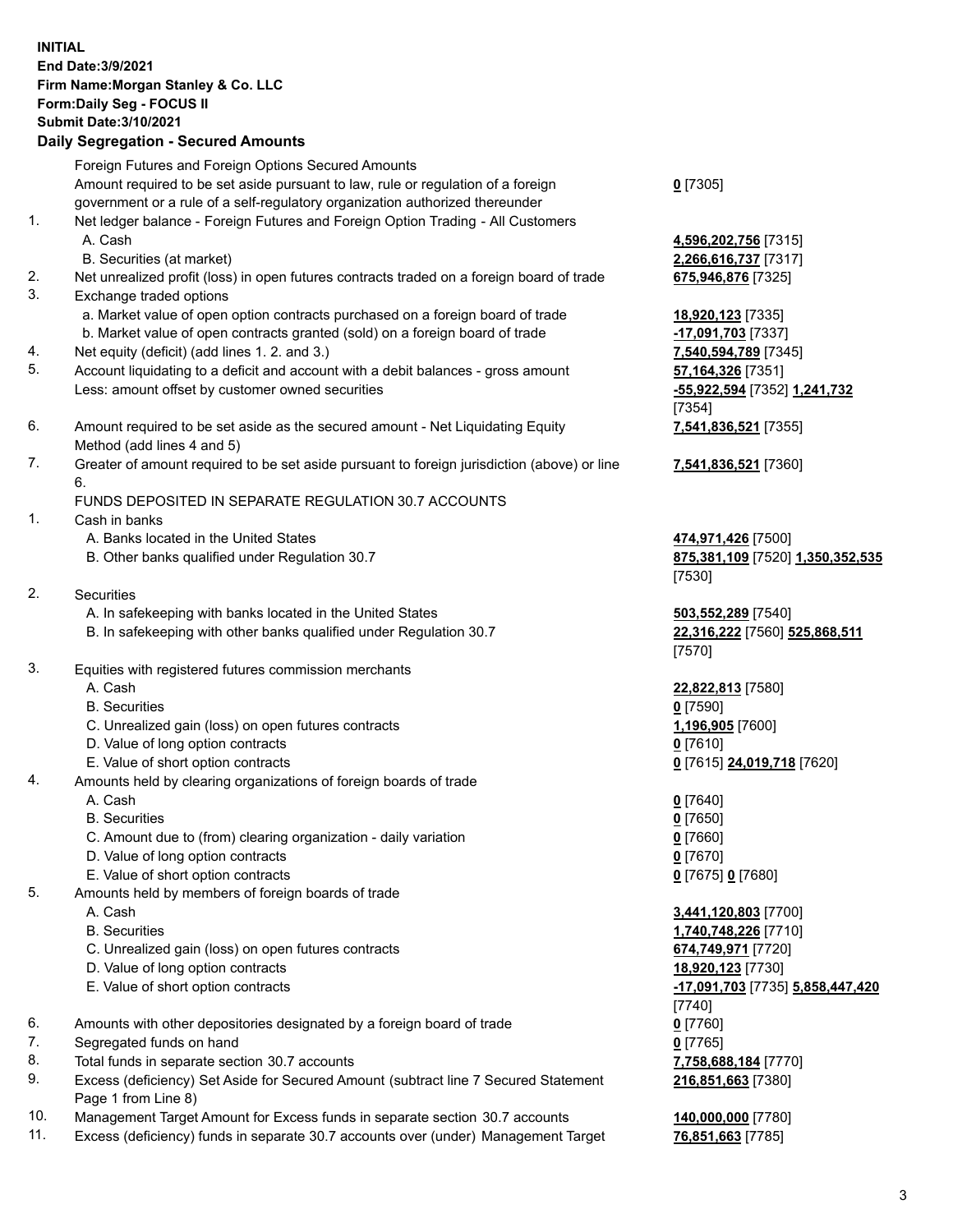**INITIAL End Date:3/9/2021 Firm Name:Morgan Stanley & Co. LLC Form:Daily Seg - FOCUS II Submit Date:3/10/2021 Daily Segregation - Segregation Statement** SEGREGATION REQUIREMENTS(Section 4d(2) of the CEAct) 1. Net ledger balance A. Cash **16,611,417,294** [7010] B. Securities (at market) **8,127,911,223** [7020] 2. Net unrealized profit (loss) in open futures contracts traded on a contract market **744,246,278** [7030] 3. Exchange traded options A. Add market value of open option contracts purchased on a contract market **675,712,234** [7032] B. Deduct market value of open option contracts granted (sold) on a contract market **-404,004,504** [7033] 4. Net equity (deficit) (add lines 1, 2 and 3) **25,755,282,525** [7040] 5. Accounts liquidating to a deficit and accounts with debit balances - gross amount **389,638,965** [7045] Less: amount offset by customer securities **-384,451,067** [7047] **5,187,898** [7050] 6. Amount required to be segregated (add lines 4 and 5) **25,760,470,423** [7060] FUNDS IN SEGREGATED ACCOUNTS 7. Deposited in segregated funds bank accounts A. Cash **4,586,610,760** [7070] B. Securities representing investments of customers' funds (at market) **0** [7080] C. Securities held for particular customers or option customers in lieu of cash (at market) **1,242,324,975** [7090] 8. Margins on deposit with derivatives clearing organizations of contract markets A. Cash **13,147,907,986** [7100] B. Securities representing investments of customers' funds (at market) **0** [7110] C. Securities held for particular customers or option customers in lieu of cash (at market) **6,885,586,248** [7120] 9. Net settlement from (to) derivatives clearing organizations of contract markets **1,387,671** [7130] 10. Exchange traded options A. Value of open long option contracts **675,712,234** [7132] B. Value of open short option contracts **-404,004,504** [7133] 11. Net equities with other FCMs A. Net liquidating equity **9,567,176** [7140] B. Securities representing investments of customers' funds (at market) **0** [7160] C. Securities held for particular customers or option customers in lieu of cash (at market) **0** [7170] 12. Segregated funds on hand **0** [7150] 13. Total amount in segregation (add lines 7 through 12) **26,145,092,546** [7180] 14. Excess (deficiency) funds in segregation (subtract line 6 from line 13) **384,622,123** [7190] 15. Management Target Amount for Excess funds in segregation **235,000,000** [7194]

16. Excess (deficiency) funds in segregation over (under) Management Target Amount Excess

**149,622,123** [7198]